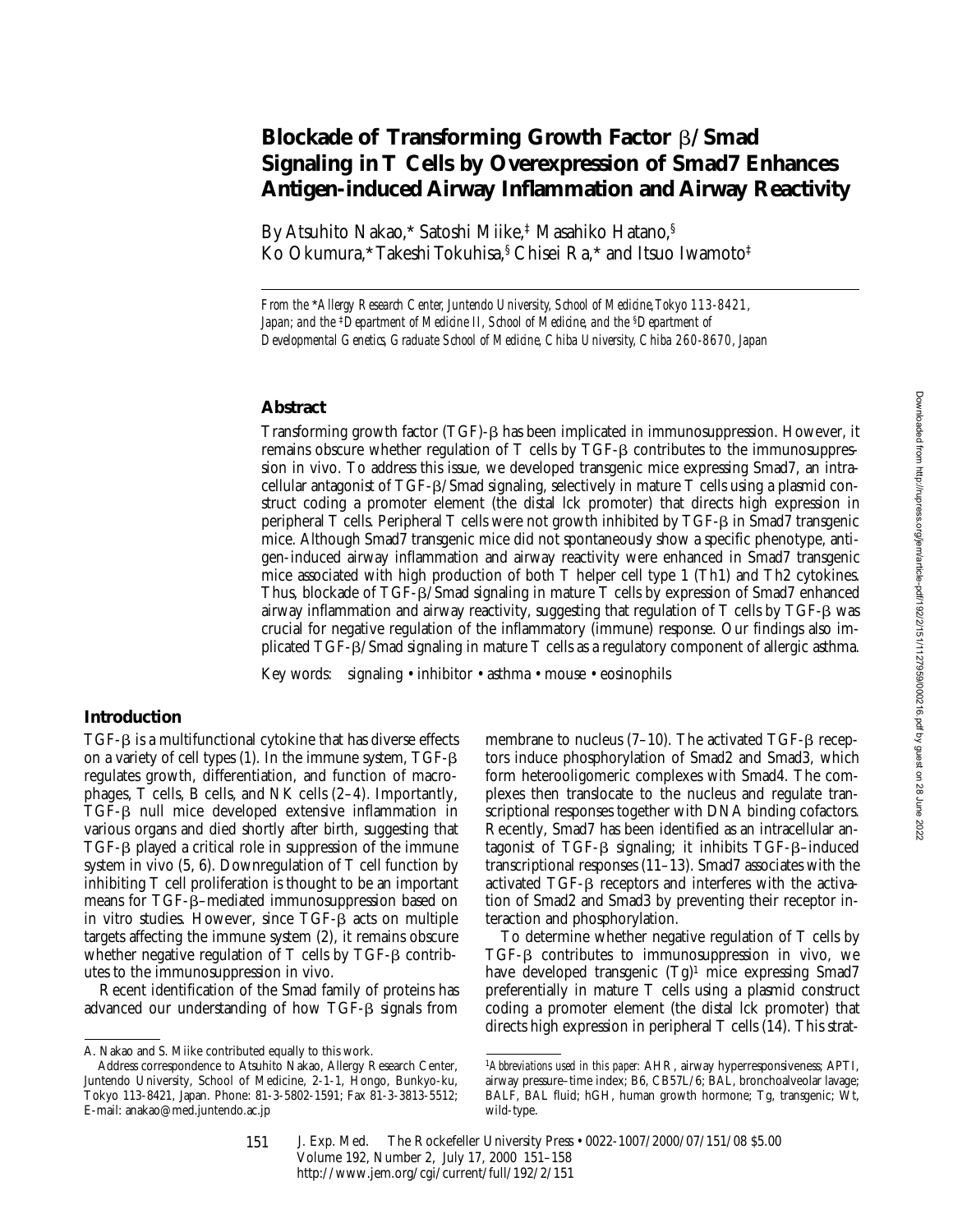egy also has the advantage of avoiding complications that may occur by blocking  $TGF-\beta/S$  mad signaling in  $T$  cells during early thymocyte maturation (15). Here, we showed that antigen-induced airway inflammation and airway reactivity were enhanced in Smad7 Tg mice, suggesting that TGF-b/Smad signaling in mature T cells was crucial for negative regulation of the inflammatory (immune) response. Since antigen-induced airway inflammation and airway reactivity in mice is a well-established model of allergic asthma (16), our findings also implicated TGF-b/ Smad signaling in mature T cells as a regulatory component of allergic asthma.

### **Materials and Methods**

*Generation of Tg Mice.* A 1.4-kb fragment including the fulllength mouse Flag-tagged Smad7 cDNA was removed from the Smad7–pcDNA3 construct (13) by digestion with HindIII and XhoI. This fragment was subcloned into a pGEM-4Z vector that had been cut with HindIII-SalI. This pGEM-4Z vector containing Smad7 was cut with BamHI, and then ligated into the BamHI site of the pUC19 vector containing the lck distal promoter (14). In the pUC19 vector, the lck distal promoter sequences were fused at the BamHI site to the human growth hormone (hGH) intronic and polyadenylation sequences, the presence of which has been found to improve the expression of cDNA transgenes in a nonspecific fashion. The diagrammatic representation of the lck distal promoter–Smad7 transgene is shown in Fig. 1 A. The SpeI fragment of these lck distal promoter–Smad7 constructions was used for microinjection. The transgenes were injected into the pronuclei of the fertilized eggs of BDF1 mice. The Tg mice were identified by PCR and slotblot hybridization of genomic DNA to confirm the presence of hGH sequences. C57BL/6 (B6) and BDF1 mice were purchased from Clea, Inc. Transgene-positive founders were backcrossed to B6 mice to establish lines. Animal experiments were approved by the Institutional Review Boards of Chiba and Juntendo Universities.

*Purification of T Cells.* Mouse  $CD3^+$  T cells were purified from spleens harvested from Smad7 Tg mice or wild-type (Wt) littermates by Ficoll-Paque (Amersham Pharmacia Biotech) gradient centrifugation of lymphocytes and magnetic cell sorting using MACS anti-CD3 microbeads (Miltenyi Biotec) following the manufacturer's recommendations. The purity of mouse  $CD3^+$  T cells was confirmed by FACScan™ (Becton Dickinson) and was consistently  $>98\%$ .

*In Vitro Stimulation of T Lymphocytes.* For proliferation assays, 96-well microtiter plates were coated with 2  $\mu$ g/ml of anti-CD3 $\epsilon$  mAb (2C11; BD PharMingen). Splenocytes (200  $\mu$ l/well) were added at a density of 106 cells/ml and incubated in the presence or absence of TGF- $\beta$  (1 ng/ml) at 37°C in 5% CO<sub>2</sub> for 72 h. 1  $\mu$ Ci of [<sup>3</sup>H]thymidine (Amersham Pharmacia Biotech) was added to the culture for the last 12 h. Thymidine incorporation was assayed by harvesting cells with a PHD cell harvester (Cambridge Technologies). For detection of phosphorylation of Smad2 in T cells, purified  $CD3^+$  T cells (10<sup>6</sup> cells) from mouse spleen were stimulated with  $TGF-B$  (5 ng/ml) for 30 min followed by immunoblotting. For cytokine assays, spleen cells  $(5 \times 10^6 \text{ cells})$ isolated from mice sensitized with OVA at 2-wk intervals were restimulated with OVA (100  $\mu$ g/ml) 7 d after the second sensitization. 72 h after the culture, supernatants were collected for measurement of cytokines.

*Western Blots.* Immunoblotting with anti-Flag antibody (Sigma-Aldrich), anti-Smad2 antibody (Transduction Laboratories), antiphosphorylated Smad2 antibody (17), or anti-Smad7 antibody (KAF) (17) was performed as described previously (18).

*Flow Cytometry.* FACS® analysis was performed as described previously (19). In brief, thymus or spleen cells (106) suspended in PBS containing  $0.1\%$  NaN<sub>3</sub> and  $1\%$  FCS were incubated on ice with a mixture of FITC-labeled anti-CD4, PE-labeled anti-CD8, PE-labeled anti-B220, and PE-labeled anti-CD25 antibodies (BD PharMingen). For intracellular cytokine staining, bronchoalveolar lavage (BAL) cells were stained with a mixture of Cy-Chrome–labeled anti-CD4, fixed and permeabilized using a Cytofix/Cytoperm kit (BD PharMingen), and then stained using FITC-labeled anti–IFN- $\gamma$  antibody and PE-labeled anti–IL-4 antibody (BD PharMingen) according to the manufacturer's recommendations. After gating on CD4 T cells, results were analyzed on a FACSCalibur™ (Becton Dickinson) using CellQUEST™ software (Becton Dickinson).

*Immunization and Exposure of Mice.* 5–8-wk-old Tg mice or Wt littermates were immunized intraperitoneally with  $1 \mu$ g of chicken OVA (Sigma-Aldrich) in 4 mg of aluminum hydroxide at 2-wk intervals. 10 d after the second immunization, the sensitized mice inhaled aerosolized OVA (50 mg/ml) dissolved in 0.9% saline by a DeVilbiss 646 nebulizer for 30 min for three consecutive days as described previously (20). As a control, 0.9% saline alone was administered by the nebulizer.

*BAL.* BAL was performed as described previously (21). In brief, 48 h after OVA inhalation, the mice were killed by cervical dislocation, the trachea was cannulated, and the airway lumen was washed three times with 0.3 ml of PBS. The BAL fluid (BALF) was centrifuged at 400  $g$  for 10 min at 4°C, and the amount of IL-5, IFN- $\gamma$ , and TGF- $\beta$  in the supernatant was measured by enzyme immunoassay as described below. The BAL cells were resuspended in 0.2 ml of PBS and counted using a hemocytometer. For differential cell counts,  $2-4 \times 10^3$  cells were spun onto glass slides (Cytospin), air dried, fixed with ethanol, and stained with Giemsa solution. The number of eosinophils, neutrophils, lymphocytes, and macrophages in 200 cells was counted based on morphology.

*Antigen-induced Eosinophil Infiltration in Mouse Trachea.* Antigen-induced eosinophil infiltration in mouse trachea was evaluated as described previously (20). In brief, at 48 h after the inhalation, the trachea was excised, fixed in 10% formalin, and stained with Luna solution. The number of eosinophils in the submucosal tissue of trachea was counted in Luna-stained sections and expressed as the number of eosinophils per the length of the basement membrane of trachea, which was measured with a digital curvimeter.

*Cytokine ELISA.* The amount of IL-4, IL-5, and IFN- $\gamma$  in the culture supernatant of spleen cells or BALF was determined using murine IL-4 and IL-5 ELISA kits (Endogen) and an IFN- $\gamma$ ELISA kit (Nalgen). The amount of  $TGF- $\beta$  in the supernatant of$ BALF or plasma was measured using a human TGF-B1 ELISA kit (R&D Systems) that detects mouse TGF- $\beta$ 1 protein because of the high homology of TGF- $\beta$ 1 across species. The assay detects only the active form of  $TGF- $\beta$ 1. Samples were activated$ before measuring according to the manufacturer's recommendations. The minimum significant value of IL-4, IL-5, IFN- $\gamma$ , and TGF- $\beta$ 1 was 5, 5, 1, and 5 pg/ml, respectively.

*Measurement of Airway Responsiveness.* Airway responsiveness to acetylcholine challenge was measured as described (21). In brief, at 24 h after OVA or saline inhalation, mice were anesthetized with pentobarbital (50 mg/kg; Abbott Laboratories), intu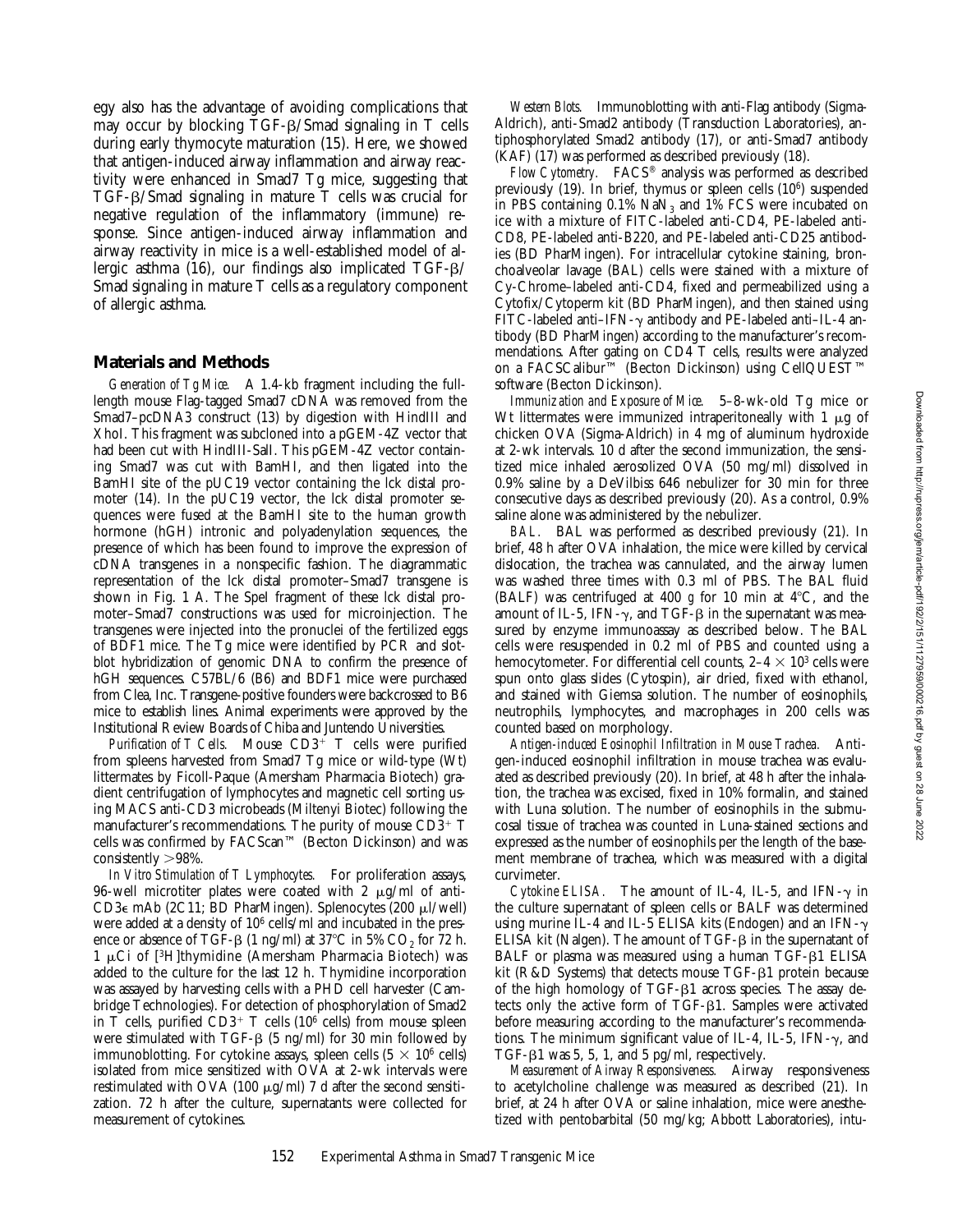bated with a 20-gauge tracheal cannula, and ventilated at a rate of 120 breaths/min with a constant tidal volume of air (0.2 ml). Airway pressure was measured with a pressure transducer via a port of the tracheal cannula. Muscle paralysis was provided by intravenous administration of pancuronium bromide (0.1 mg/kg; Tocris Cookson). After establishment of a stable airway pressure recording, acetylcholine (500 mg/kg; Wako) was injected intravenously, and the changes in airway pressure were recorded. Airway responsiveness was defined by the time-integrated change in peak airway pressure (airway pressure–time index [APTI];  $cmH<sub>2</sub>O \cdot s$ ).

*Data Analysis.* Data are summarized as mean  $\pm$  SD. The statistical analysis of the results was performed by analysis of variance using Fisher's least significant difference test for multiple comparisons.  $P < 0.05$  was considered significant.

#### **Results**

*Generation of Smad7 Tg Mice.* To express the Smad7 transgene preferentially in peripheral T cells, we used a plasmid construct expressing Flag-tagged mouse Smad7 (13) under the control of a promoter element (the distal lck promoter) that directed high expression in mature thymocytes and peripheral  $T$  cells (14; Fig. 1 A). The strategy also has the advantage of avoiding complications that may occur by blocking TGF-b/Smad signaling in T cells during early thymocyte maturation (15). We obtained five transgenic lines, out of which two lines displayed relatively high levels of transgene expression in the spleen (Fig. 1 B). Some level of expression was detected in the thymus (Fig. 1 B), and little expression was observed in the lungs or other organs that were not enriched in T cells (data not shown). We also confirmed expression of the Smad7 trans-



**Figure 1.** Generation of Smad7 Tg mice. (A) Schematic diagram of constructs used for peripheral T cell–specific expression of the mouse Flag-tagged Smad7 transgene. (B) Expression of the Flag-tagged Smad7 transgene in Smad7 Tg mice. Whole cell lysates were prepared from thymus (thy.) or spleen (sp.) from Smad7 Tg mice or Wt littermates, and subjected to Western blot (WB) analysis using anti-Flag antibody to detect protein expression of the Flag-tagged Smad7 transgene. As a positive control, cell lysate from COS7 cells transfected with Flag-tagged Smad7 (F-Smad7) cDNA was used.

153 Nakao et al.

gene in peripheral blood lymphocytes and  $CD3^+$  T cells purified from the spleens of Smad7 Tg mice (data not shown). In addition, endogenous Smad7 protein was not detected in  $CD3^+$  T cells purified from the spleens of Wt mice and Smad7 Tg mice by Western blotting with anti-Smad7 antibody (data not shown).

*Lack of Responsiveness to TGF-*b *in Splenic T Cells from Smad7 Tg Mice.* To determine whether peripheral T cells expressing the Smad7 transgene were resistant to  $TGF-B$ action, we examined the proliferation of splenocytes isolated from Smad7 Tg mice and Wt littermates when activated with mAb to CD3 in the presence and absence of TGF-b. Without stimulation of mAb to CD3, splenocytes from Smad7 Tg mice and Wt littermates did not proliferate (data not shown). The growth-inhibitory effect of TGF- $\beta$ was largely lost in splenocytes from Smad7 Tg mice when activated with mAb to CD3, although similarly treated Wt splenocytes were growth inhibited  $\sim 60\%$  by TGF- $\beta$  (Fig.  $2$  A). The purified population of CD3<sup>+</sup> T cells isolated from the spleens of Smad7 Tg mice and activated by anti-CD3 was also insensitive to the inhibitory effect of TGF-b (data not shown). Interestingly, the non–TGF-b–treated levels of proliferation were about threefold higher in splenocytes from Smad7 Tg mice than in those from Wt littermates (Fig. 2 A).



**Figure 2.** Altered responsiveness of splenic T cells from Smad7 Tg mice to TGF- $\beta$ . (A) Lack of responsiveness to TGF- $\beta$  in splenocytes from Smad7 Tg mice. Splenocytes from Smad7 Tg mice or Wt littermates were stimulated with anti-CD3 mAb in the presence or absence (control) of  $TGF-B$  (1 ng/ml). Aliquots of cells were pulsed with [<sup>3</sup>H]thymidine, and incorporated counts (in cpm) were determined. Shown are means  $\pm$  SD of [<sup>3</sup>H]thymidine corporation from triplicate cultures. The results are from one representative experiment out of three. (B) Inhibition of TGF-b–mediated phosphorylation of Smad2 in purified T cells from Smad7 Tg mice. Cell lysates were prepared from purified  $CD3^+$  T cells from Smad7 Tg mice or Wt littermates, and then immunoblotted with antiphosphorylated Smad2 antibody (top, P-Smad2) or anti-Smad2 antibody (bottom). The results are from one representative experiment out of three.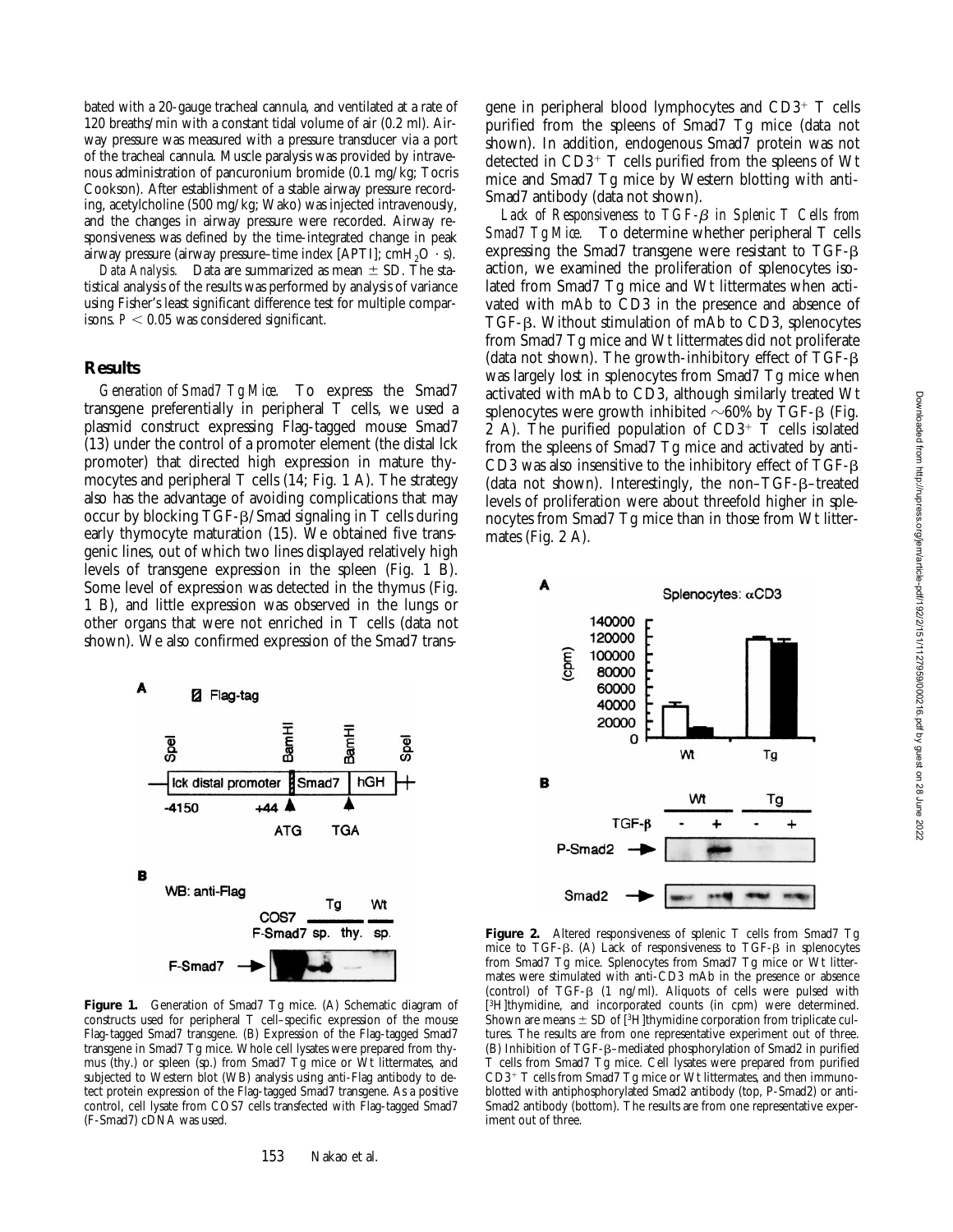Phosphorylation of Smad2 and Smad3 by activated TGF- $\beta$  receptors is a key event for the initiation of TGF- $\beta$ signal transduction (18, 22), and Smad7 antagonizes  $TGF- $\beta$$ signaling by preventing TGF- $\beta$  receptor–mediated phosphorylation of Smad2 and Smad3 (13). Thus, we next determined whether phosphorylation of Smad2 by TGF-b was inhibited in peripheral T cells from Smad7 Tg mice. As shown in Fig. 2 B, we found that TGF-B–mediated phosphorylation of Smad2 was suppressed in  $CD3^+$  T cells purified from the spleens of Smad7 Tg mice in contrast to those from Wt littermates (Fig. 2 B). These findings indicated that peripheral T cells from Smad7 Tg mice were insensitive to TGF- $\beta$ .

*Normal T Cell and B Cell Development in Smad7 Tg Mice.* To determine whether any developmental defect in the immune system was observed in Smad7 Tg mice, we examined thymic and splenic T and B cell populations by performing FACS® analysis. As shown in Fig. 3 A, the thymi of Smad7 Tg mice contained normal proportions of CD4 and CD8 single- and double-positive T cells, suggesting that thymic T cell maturation is normal in Smad7 Tg mice. Similarly, the spleens from Smad7 Tg mice contained normal numbers and percentages of B cells and CD4 and CD8 single-positive cells, suggesting that there was not an abnormal expansion of lymphocytes in the spleens of Smad7 Tg mice (Fig. 3 B). These findings indicated that



**Figure 3.** Normal T cell and B cell development in Smad7 Tg mice. FACS® analysis of thymocytes (A) or splenocytes (B) using the indicated conjugated antibodies. All data were gated for viable cells. Percentages represent proportions of viable cells in each region or quadrant. The results are from one representative experiment out of three.

Smad7 Tg mice did not have any developmental defect in their immune system.

*Normal Phenotype of Smad7 Tg Mice.* The Smad7 Tg mice we developed were viable, survived to adulthood, and were phenotypically indistinguishable from their littermate controls at birth and at least until 6 mo of age. Histological examination of lungs or other organs did not show any morphological abnormalities or inflammatory lesions in Smad7 Tg mice (data not shown).

*Enhanced Antigen-induced Airway Inflammation in Smad7 Tg Mice.* Since Smad7 Tg mice showed a normal phenotype, contrary to our expectations, we asked whether Smad7 Tg mice were any different in pathological situations, particularly in inflammation. Thus, to determine whether TGF-β/ Smad signaling in T cells contributes to regulation of the inflammatory response, we developed airway inflammation in Smad7 Tg mice by inhalation of antigen (OVA) after antigen sensitization as described previously (20). 48 h after the inhaled OVA challenge, BALF was recovered from the animal, and the total cell number in the BALF was counted by cell differentiation analysis. As shown in Fig. 4 A, the total cell count in the BALF recovered from Smad7 Tg mice upon OVA challenge was threefold higher than that in the BALF derived from Wt littermates. Cell differentiation analysis revealed that the number of eosinophils, neutrophils, and lymphocytes in the BALF was significantly increased in Smad7 Tg mice compared with Wt littermates, indicating that OVA-induced airway inflammation was enhanced in Smad7 Tg mice in general (Fig. 4 A). In addition, eosinophil infiltration into the mouse trachea after OVA inhalation was also two- to fourfold higher in Smad7 Tg mice than in Wt littermates (Fig. 4 B). These findings indicated that antigen-induced airway inflammation was enhanced in Smad7 Tg mice, suggesting that TGF-β/Smad signaling in mature T cells had a negative regulatory role in the development of antigen-induced airway inflammation.

*Cytokine Production in Smad7 Tg Mice.* Since antigeninduced airway inflammation was enhanced in Smad7 Tg mice, we focused on the mechanisms underlying these observations. Because we have previously shown that IL-5 and IFN- $\gamma$  regulate antigen-induced airway inflammation positively and negatively, respectively (20, 23), we examined antigen-induced IL-5 and IFN- $\gamma$  production in the airways of sensitized mice. IL-5 and IFN- $\gamma$  levels in the BALF of Smad7 Tg mice were significantly higher at 48 h after OVA inhalation than those of Wt littermates (Fig. 5 A). Little IL-5 or IFN- $\gamma$  was detected in the BALF of Smad7 Tg mice or Wt littermates after saline inhalation (data not shown). In addition, in vitro OVA-induced IL-4, IL-5, and IFN- $\gamma$  production was significantly higher in the spleen cells of Smad7 Tg mice than those of Wt littermates (Fig.  $5 B$ ). TGF- $\beta$  levels in the BALF of Smad7 Tg mice at 48 h after OVA inhalation were equivalent to those of Wt littermates (Fig. 5 C). In addition, there was no significant difference in plasma TGF- $\beta$  levels between Smad7 Tg mice and Wt littermates (Smad7 Tg mice:  $1.4 \pm 0.4$  ng/ ml; Wt littermates:  $1.2 \pm 0.5$  ng/ml;  $n = 5$ ,  $P = 0.49$ . These findings indicated that antigen-induced production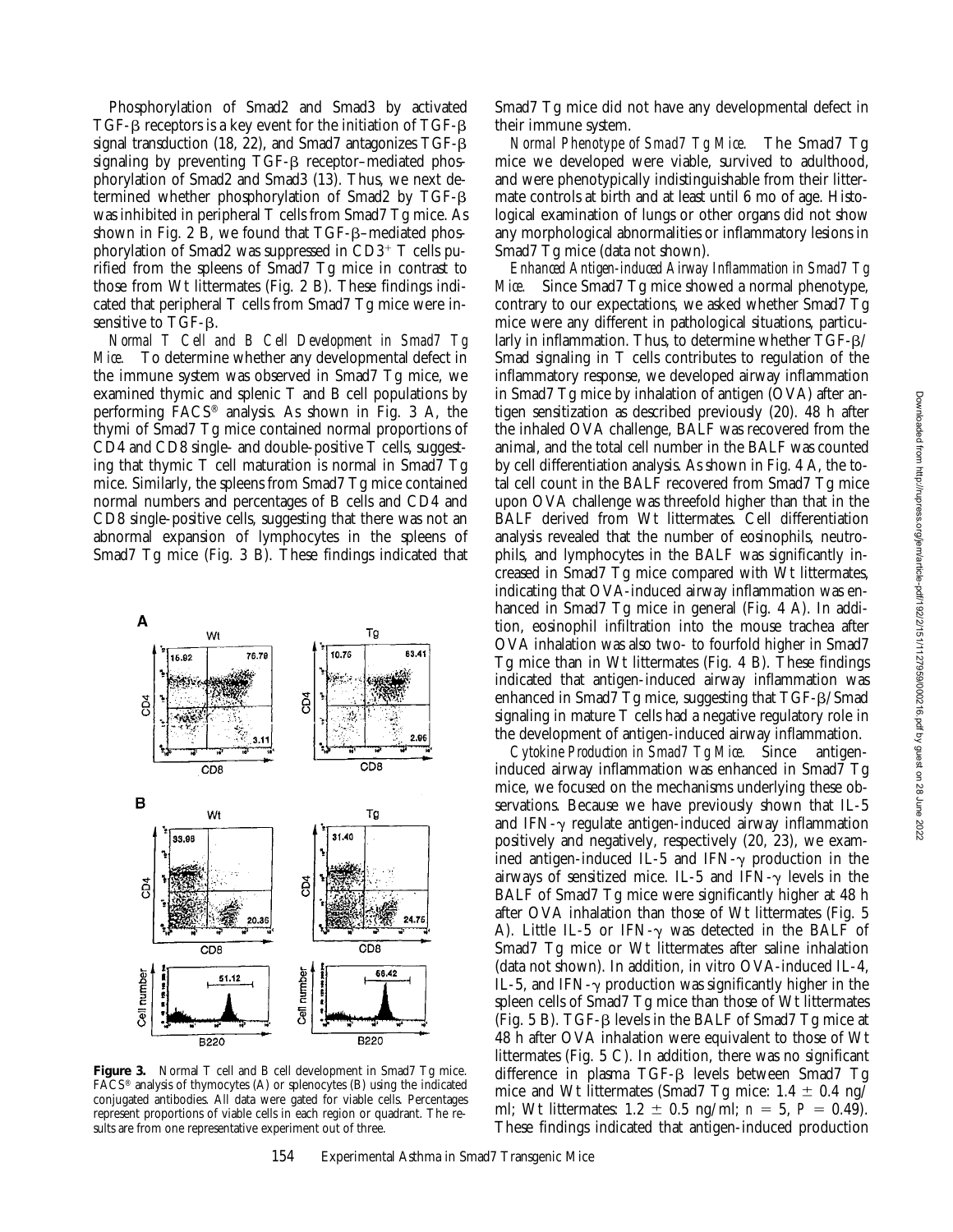

**Figure 4.** Antigen-induced airway inflammation in Smad7 Tg mice. OVA-sensitized mice were challenged with inhalation of OVA as described in Materials and Methods. Leukocyte infiltration in the BALF (A) and eosinophil infiltration into the trachea (B) of the sensitized mice were then examined at 48 h after OVA inhalation. Data are means  $\pm$  SD for five mice in each group. The results are from one representative experiment out of three. Eos, eosinophils; Neut, neutrophils; Lymph, lymphocytes; Mac, macrophages.  $*P < 0.05$ , significantly different from the mean value of the corresponding control response (Wt).

of Th1 and Th2 cytokines was higher in Smad7 Tg mice than in Wt littermates.

*Activated Phenotype of T Lymphocytes in the Airways of Smad7 Tg Mice.* Since we found enhanced IL-5 and IFN- $\gamma$ levels in the BALF of Smad7 Tg mice upon OVA challenge (Fig. 5 A), we further assessed T cell phenotype in the BALF of Smad7 Tg mice. As shown in Fig. 6, the number of CD4 T cells, CD8 T cells, and  $CD25<sup>+</sup>$  CD4 T cells (activated phenotype) in the BALF of Smad7 Tg mice was higher than that of Wt littermates upon OVA challenge. Little T cell infiltration into the BALF of Smad7 Tg mice and Wt littermates was observed upon saline challenge (data not shown). In addition, IL-4 and IFN- $\gamma$  production in CD4 T cells in the BALF was enhanced in Smad7 Tg mice (Fig. 6 C). These findings indicated that T cell infiltration into the airways of Smad7 Tg mice was enhanced and that the infiltrating T cells were more activated in Smad7 Tg mice than in Wt littermates.

*Airway Hyperresponsiveness in Smad7 Tg Mice.* Airway hyperresponsiveness (AHR) is associated with airway inflammation and Th2 cytokines, and is a central feature of asthma (16). Thus, we examined antigen-induced AHR in Smad7 Tg mice. Inhaled OVA challenge of sensitized Wt mice resulted in a significant increase in airway responsive-



**Figure 5.** Cytokine production in Smad7 Tg mice. OVA-sensitized mice were challenged with inhalation of OVA. At 48 h after the inhalation, BALF was collected as described in Materials and Methods. For detection of cytokines in the culture supernatant, spleen cells were isolated from the mice sensitized with OVA/alum and stimulated with OVA (100  $\mu$ g/ml) in vitro. 72 h after the stimulation, the culture supernatants were collected. IL-5 and IFN- $\gamma$  levels in the BALF (A), OVA-induced IL-4, IL-5, and IFN- $\gamma$  production in the supernatant of spleen cells from the sensitized mice  $(B)$ , and TGF- $\beta$ 1 levels in the BALF  $(C)$  were determined by ELISA. Data are means  $\pm$  SD for five mice in each group. The results are from one representative experiment out of three.  $*P < 0.05$ , significantly different from the mean value of the corresponding control response (Wt).

ness to acetylcholine (APTI: control  $1,812 \pm 64$  vs. OVA  $2,246 \pm 98$ ;  $n = 5$ ,  $P < 0.005$ ; Fig. 7) as described previously (21). OVA-induced AHR in sensitized Smad7 Tg mice was significantly higher than that in Wt littermates (APTI: Wt 2,246  $\pm$  98 vs. Tg 2,742  $\pm$  109; *n* = 5, *P* < 0.005; Fig. 7). These results indicated that overexpression of Smad7 in mature T cells enhanced antigen-induced AHR, suggesting that  $TGF- $\beta$ /Smad signaling in mature T$ cells played a negative role in antigen-induced AHR in sensitized mice.

### **Discussion**

In this study, we developed Tg mice expressing Smad7 under the control of a distal lck promoter (14), so that we were able to block the TGF- $\beta$ /Smad signaling pathway preferentially in peripheral T cells. The Tg mice enabled us to determine whether TGF-β/Smad signaling in mature T cells contributed to regulation of the immune system in vivo. We found that Smad7 Tg mice did not spontaneously show a specific phenotype, but showed enhanced antigeninduced airway inflammation and airway reactivity (Figs. 4 and 7). The findings suggested that TGF- $\beta$ /Smad signaling in mature T cells contributed to negative regulation of the inflammatory (immune) response, but not to T cell homeostasis under normal circumstances.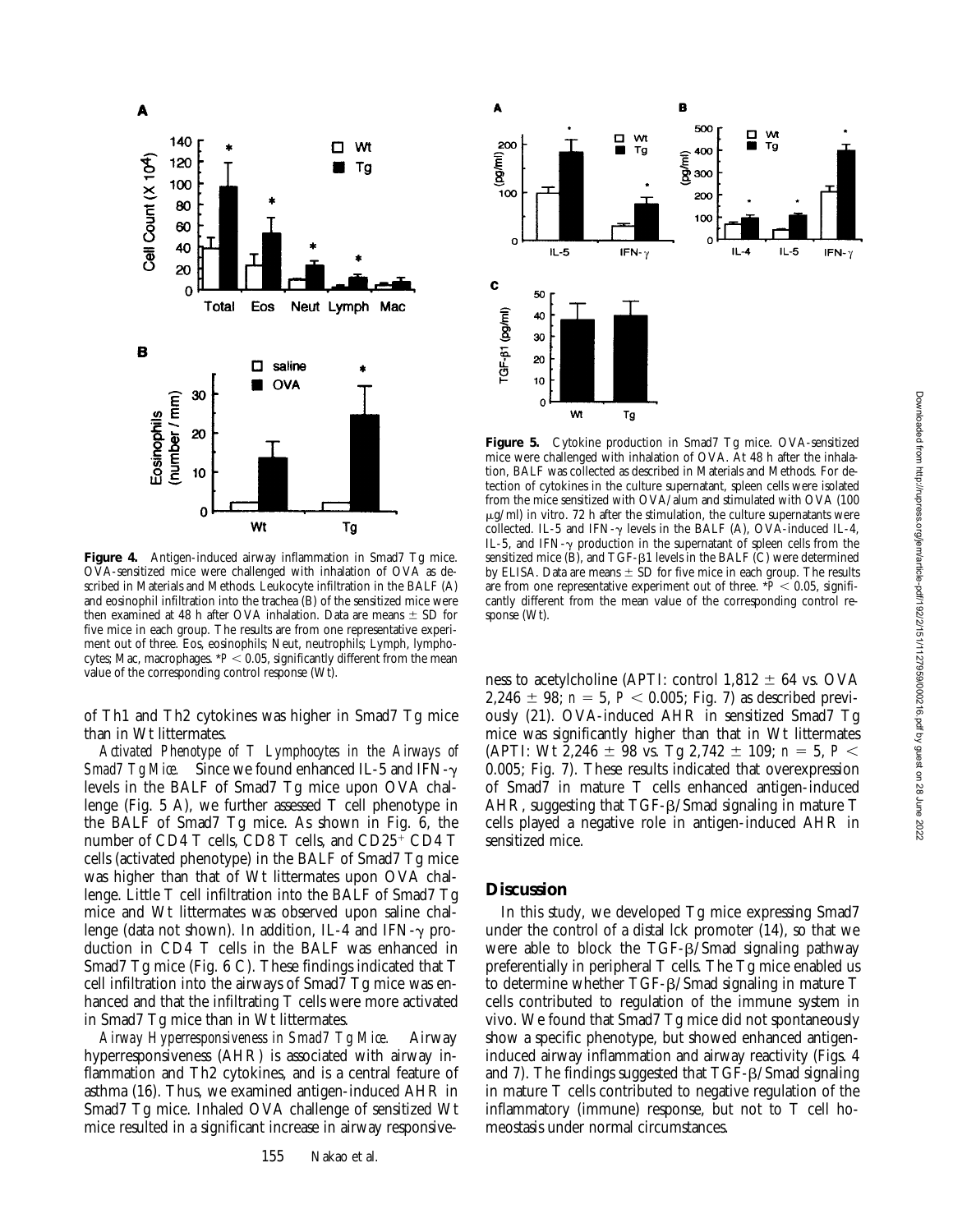

**Figure 6.** Activated phenotype in T lymphocytes in the airways of Smad7 Tg mice. Representative FACS® profiles of CD4 versus CD8 staining  $(A)$ , CD4 versus CD25 staining  $(B)$ , and intracellular staining of IL-4 versus IFN- $\gamma$  in CD4 T cells (C), on BALF cells using anti-CD4– FITC, anti-CD8–PE, anti-CD25–PE, anti–IFN-g–FITC, and anti–IL-4– PE antibodies  $(n = 5$  mice in each group). Percentages represent proportions of viable cells in each region or quadrant.

Antigen-induced airway inflammation and airway reactivity in mice is a well-established model of allergic asthma (16). Thus, the finding that overexpression of Smad7 in mature T cells enhanced antigen-induced airway inflammation and airway reactivity (Figs. 4 and 7) also implicated  $TGF-B/Sm$ ad signaling as a regulatory component of allergic asthma. The role of  $TGF- $\beta$ /Smad signaling in the$ pathophysiology of asthma remains unclear. Since our results suggested the importance of TGF- $\beta$ /Smad signaling in the suppression of allergic airway inflammation, the pathological role of TGF-b/Smad signaling in asthmatic airways should be investigated in the future.



**Figure 7.** Airway responsiveness to acetylcholine of Smad7 Tg mice. OVA-sensitized mice were challenged with inhalation of OVA (black bars) or saline (white bars). At 24 h after the inhalation, airway responsiveness was assessed by the time-integrated change in peak airway pressure (APTI;  $cmH<sub>2</sub>O \cdot s$ ) after intravenous ace-

tylcholine challenge. Data are means  $\pm$  SD for five mice in each group. The results are from one representative experiment out of three.  $*P < 0.05$ , significantly different from the mean value of the corresponding control response (Wt).

Contrary to our prediction based on the previous finding that  $TGF-\beta$  null mice developed severe inflammation in various organs and an autoimmune phenotype (5, 6), Smad7 Tg mice did not spontaneously show a specific phenotype. We also found that development of T cells and B cells was normal in Smad7 Tg mice (Fig. 3). These findings suggested that  $TGF- $\beta$ /Smad signaling in mature T cells$ was not critical for T cell homeostasis under normal circumstances.

The spontaneous phenotype presented here was also distinct from those recently reported by three groups in Smad3 null mice in which splenic T cells were insensitive to TGF- $\beta$  (19, 24, 25). Intestinal malignancy (24), a progressive illness associated with opportunistic infection (19), and an early phenotype of forelimb malformation (25) were not observed in our Smad7 Tg mice. In addition, impaired local inflammation in the process of wound healing was recently reported in Smad3 null mice (26). Since TGF- $\beta$  acts on multiple targets including epithelial cells, neutrophils, and macrophages/monocytes (1), Smad3 null mice should have defects in a variety of TGF-ß–responsive cells. For instance, the reduced inflammation during the process of wound healing could be attributed to a blunted chemotactic response of monocytes and neutrophils to  $TGF-\beta$  (26). In our Smad7 Tg mice, those cells are intact in the TGF-b response. Thus, the T cell–selective inhibition of TGF-b/ Smad signaling could explain at least in part the phenotypic differences observed between Smad7 Tg mice and Smad3 null mice.

Antigen-induced airway inflammation was enhanced in Smad7 Tg mice (Fig. 4). Since CD4 T cells and IL-5 play a central role in regulating antigen-induced airway inflammation (20) and antigen-induced IL-5 production was enhanced in Smad7 Tg mice (Fig. 5), the enhanced antigeninduced airway inflammation could be attributed to the enhanced IL-5 production in Smad7 Tg mice. CD4 T cells were thought to be a major source of IL-5 production in the airways because we had preliminary data that IL-5 (and also INF- $\gamma$ ) production in the BALF of sensitized mice after OVA challenge was not detected after depletion of CD4 T cells with anti-CD4 antibody immediately before the OVA challenge (data not shown).

Recently, a cooperative role of Th1 cells with Th2 was reported (27, 28), indicating that IFN- $\gamma$  at physiologically relevant levels was insufficient to neutralize the effects of IL-5 in vivo. Thus, although we observed enhanced IFN- $\gamma$ production in Smad7 Tg mice (Fig. 5), relative contributions of IFN- $\gamma$  to the airway inflammation might be small.

We found that T cells infiltrating into the airways were increased and more activated in Smad7 Tg mice (Fig. 6). In addition, production of TGF- $\beta$ , which was shown to inhibit the production of and response to cytokines in T cells (4), in the airways of Smad7 Tg mice was equivalent in Wt littermates (Fig. 5 C). Taken together, these findings suggested that enhanced IL-5 and IFN- $\gamma$  production in the airways of Smad7 Tg mice might be due to the enhanced activation of T cells that could have escaped from the inhibitory action of  $TGF- $\beta$ .$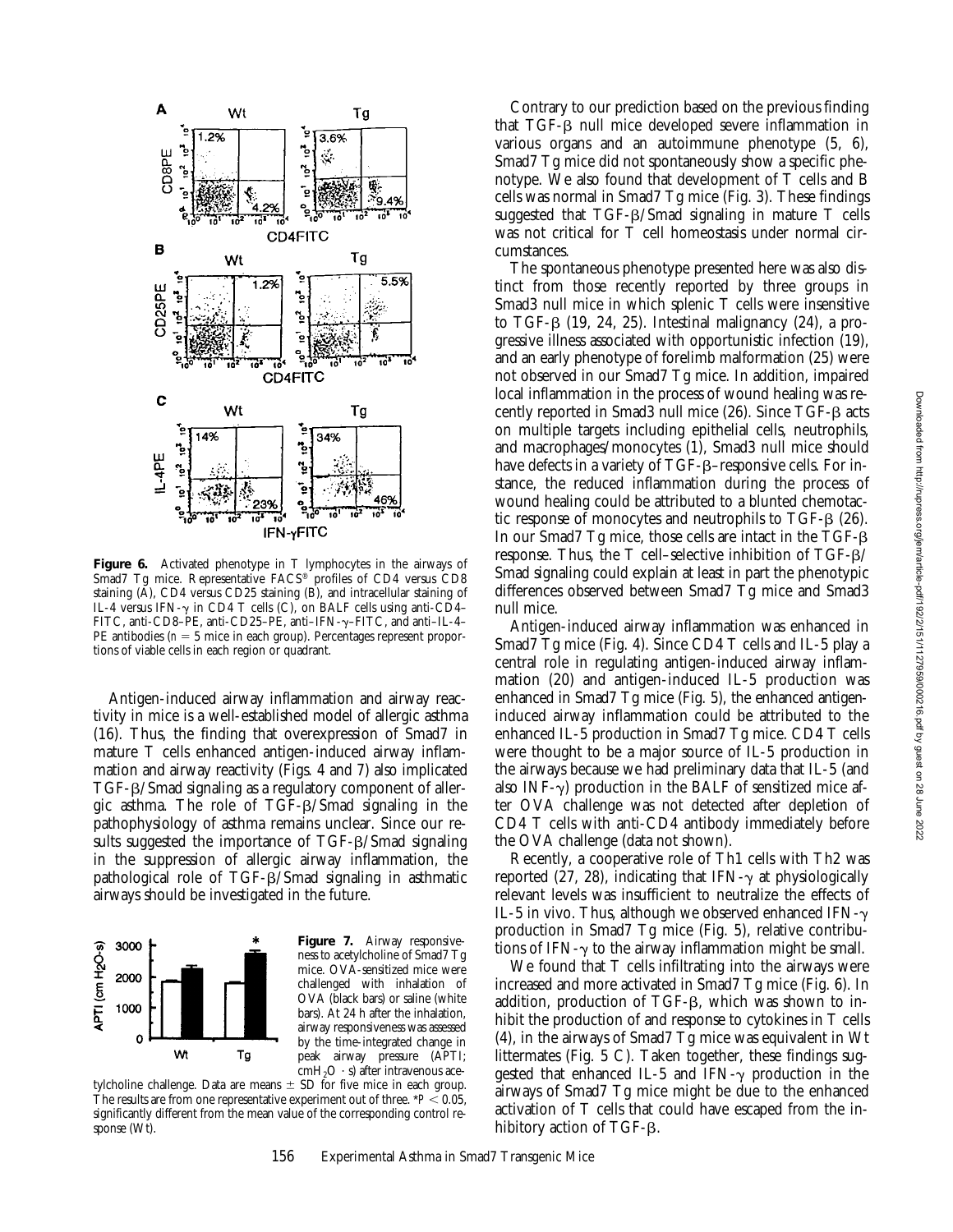Another reason for the enhanced cytokine production in Smad7 Tg mice might be that blockade of TGF- $\beta$ /Smad signaling by Smad7 in T cells augmented differentiation of naive T cells into both Th1 and Th2 cells, resulting in enhanced cytokine production. The role of TGF- $\beta$ /Smad signaling in T cell differentiation towards Th1 and/or Th2 subsets is still unclear (4). Our findings of higher production of IL-4, IL-5, and IFN- $\gamma$  in Smad7 Tg mice than in Wt littermates (Figs. 5 and 6) suggested that generation of Th1 and Th2 cells was enhanced under the conditions in which differentiation of T cells was not influenced by TGF-b. However, more defined experiments using a purified population of  $CD4+T$  cells are clearly needed to claim that generation of Th1 and Th2 cells was enhanced in Smad7 Tg mice.

Furthermore, most recently Gorelik et al. showed that abrogation of  $TGF-\beta$  signaling in  $T$  cells led to a spontaneous autoimmune phenotype using Tg mice expressing the dominant-negative TGF-b type II receptor selectively in T cells (29). Their Tg mice developed inflammatory infiltration in several organs and circulating autoimmune antibodies after 3–4 mo of age, which were not seen in our Smad7 Tg mice. The different mouse backgrounds may explain this difference, since their Tg mice were backcrossed onto a B10.BR background whereas our Tg mice were backcrossed onto a B6 background. Another explanation is that there may be  $TGF- $\beta$  signals that are not blocked by over$ expression of Smad7 in T cells, which would lead to the largely normal phenotype in our Smad7 Tg mice. The latter possibility should be investigated in the future.

In summary, we showed that blockade of  $TGF- $\beta$ /Smad$ signaling in mature T cells by overexpression of Smad7 enhanced antigen-induced airway inflammation and airway reactivity. Our findings suggested that  $TGF-\beta/S$  mad signaling in mature T cells was crucial for negative regulation of the inflammatory (immune) response. Our findings also implicated  $TGF-\beta/Sm$ ad signaling in mature  $T$  cells as a regulatory component of allergic asthma.

We thank M. Mamura, H. Ushio, and K. Maeda for helpful discussion and technical assistance, T. Nakayama for the distal lck promoter plasmid construct, S. Itoh and P. ten Dijke for anti-Smad antibodies, and E. Kamijima for excellent secretarial assistance.

This work was supported in part by grants from the Ministry of Education, Science, and Culture, Japan, the Mochida Foundation (to A. Nakao), and the Naito Foundation (to A. Nakao).

*Submitted: 8 February 2000 Revised: 10 April 2000 Accepted: 12 May 2000*

#### **References**

- 1. Roberts, A.B., and M.B. Sporn. 1990. The transforming growth factors-b. *In* Handbook of Experimental Pharmacology. M.B. Sporn and A.B. Roberts, editors. Springer-Verlag, Heidelberg. 418–472.
- 2. Wahl, S.M. 1992. Transforming growth factor- $\beta$  in inflammation: a cause and a cure. *J. Clin. Immunol.* 12:61–74.
- 3. Miyazono, K., P. ten Dijke, and C.-H. Heldin. 1994. Receptors for transforming growth factor-b. *Adv. Immunol.* 55: 181–220.
- 4. Letterio, J.J., and A.B. Roberts. 1998. Regulation of immune responses by TGF-b. *Annu. Rev. Immunol.* 16:137–161.
- 5. Shull, M.M., I. Ormsby, A.B. Kier, S. Pawlowski, R.J. Diebold, M. Yin, R. Allen, C. Sidman, G. Proetzel, D. Calvin, et al. 1992. Targeted disruption of the mouse transforming growth factor-beta 1 gene results in multifocal inflammatory disease. *Nature.* 359:693–699.
- 6. Kulkarni, A.B., C.G. Huh, D. Becker, A. Geiser, M. Lyght, K.C. Flanders, A.B. Roberts, M.B. Sporn, J.M. Ward, and S. Karlsson. 1993. Transforming growth factor beta 1 null mutation in mice causes excessive inflammatory response and early death. *Proc. Natl. Acad. Sci. USA.* 90:770–774.
- 7. Derynck, R., and X.H. Feng. 1997. TGF- $\beta$  receptor signaling. *Biochem. Biophys. Acta.* 1333:F105–F150.
- 8. Heldin, C.-H., K. Miyazono, and P. ten Dijke. 1997. TGF-b signalling from cell membrane to nucleus through SMAD proteins. *Nature.* 390:465–471.
- 9. Attisano, L., and J. Wrana. 1998. Mads and Smads in TGF-b signaling. *Curr. Opin. Cell Biol.* 10:188–194.
- 10. Massague, J. 1998. TGF-b signal transduction. *Annu. Rev. Biochem.* 67:753–791.
- 11. Hayashi, H., S. Abdollah, Y. Qiu, J. Cai, Y.Y. Xu, B.W. Grinnell, M.A. Richardson, J.N. Topper, M.A. Gimbrone, Jr., J. Wrana, and D. Falb. 1997. The MAD-related protein Smad7 associates with the TGF- $\beta$  receptor and functions as an antagonist of TGF-b signaling. *Cell.* 89:1165–1173.
- 12. Topper, J.N., J. Cai, Y. Qiu, K.R. Anderson, Y.Y. Xu, J.D. Deeds, R. Feeley, C.J. Gimeno, E.A. Woolf, O. Tayber, et al. 1997. Vascular MADs: two novel MAD-related genes selectively inducible by flow in human vascular endothelium. *Proc. Natl. Acad. Sci. USA.* 94:9314–9319.
- 13. Nakao, A., M. Afrakhte, A. Moren, T. Nakayama, J.L. Christian, R. Heuchel, S. Itoh, M. Kawabata, N.E. Heldin, C.-H. Heldin, and P. ten Dijke. 1997. Identification of Smad7, a TGF- $\beta$ -inducible antagonist of TGF- $\beta$  signaling. *Nature.* 389:631–635.
- 14. Wildin, R.S., H.U. Wang, K.A. Forbush, and R.M. Perlmutter. 1995. Functional dissection of the murine lck distal promoter. *J. Immunol.* 155:1286–1295.
- 15. Plum, J., M. De Smedt, G. Leclercq, and B. Vandekerckhove. 1995. Influence of TGF- $\beta$  on murine thymocyte development in fetal thymus organ culture. *J. Immunol.* 154: 5789–5798.
- 16. Wills-Karp, M. 1999. Immunological basis of antigen-induced airway hyperresponsiveness. *Annu. Rev. Immunol.* 17:255–281.
- 17. Brodin, G., P. ten Dijke, K. Funa, C.-H. Heldin, and M. Landstrom. 1999. Increased smad expression and activation are associated with apoptosis in normal and malignant prostate after castration. *Cancer Res.* 59:2731–2738.
- 18. Nakao, A., T. Imamura, S. Souchenlnytskyi, M. Kawabata, A. Ishisaki, E. Oeda, K. Tamaki, J. Hanai, C.-H. Heldin, K. Miyazono, and P. ten Dijke. 1997. TGF- $\beta$  receptor-mediated signaling through Smad2, Smad3, and Smad4. *EMBO (Eur. Mol. Biol. Organ.) J.* 16:5353–5362.
- 19. Datto, M.B., J.P. Frederick, L. Pan, A.J. Borton, Y. Zhang, and W.-F. Wang. 1999. Targeted disruption of Smad3 reveals an essential role in transforming growth factor  $\beta$ -mediated signal transduction. *Mol. Cell. Biol.* 19:2495–2504.
- 20. Nakajima, H., I. Iwamoto, R. Tomoe, R. Matsumura, H. Tomioka, K. Takatsu, and S. Yoshida. 1992. CD4 positive T